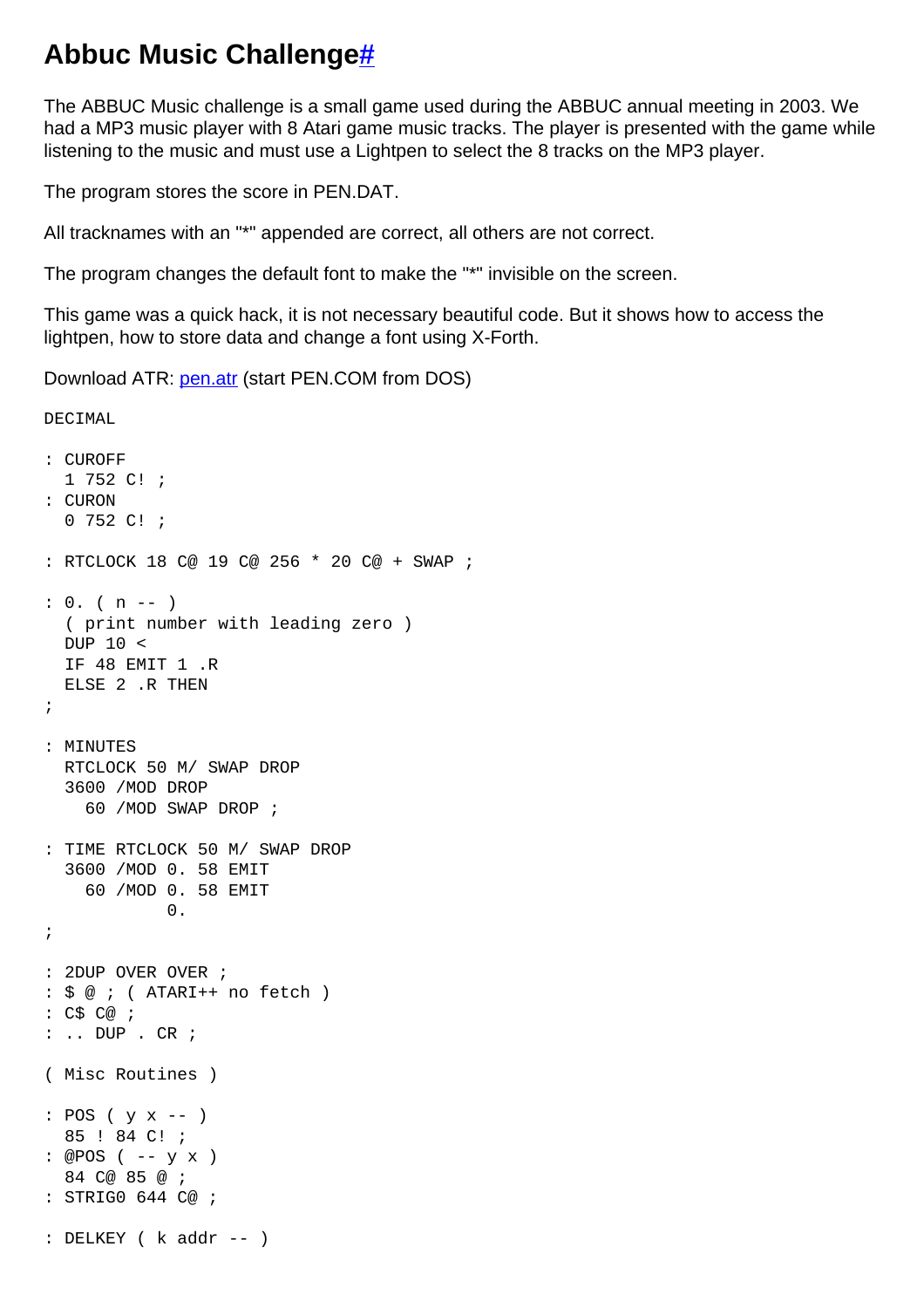```
 DUP C@ IF 
     DUP C@ 1 - SWAP C! EMIT
   ELSE
    DROP
   THEN ;
: INKEY ( k addr -- )
  DUP
   C@ 1+ SWAP 2DUP C!
   + ROT SWAP C! ( Store Keyvalue )
;
: GETIN ( addr 1 -- )
  2DUP BLANKS
  @POS 663 ! 662 C! ( save curs pos )
  667 C! ( store l )
 DUP 0 SWAP C! ( count byte = 0 )
  665 ! ( store addr )
  BEGIN
   KEY
   DUP DUP
    126 = IF
      665 @ DELKEY
    ELSE
      667 C@ 665 @ C@ - 0 > ( check l )
      IF
        665 @ INKEY 662 C@ 663 @ POS 
        665 @ COUNT TYPE
      ELSE
       DROP
      THEN
    THEN
  155 = UNTIL
;
: CLS 125 EMIT ;
( Lighpen routines and Music Competition )
HEX
: RANDOM (- - r) D20A C@ 100 * D20A C@ + 
;
: RAND ( n -- r )
  RANDOM SWAP MOD ABS ;
9 VARIABLE FNAME 
44 C, 3A C, ( D: )
50 C, 45 C, 4E C, 2E C,
44 C, 41 C, 54 C, 00 C,
 ( Filename D:PEN.DAT )
0 VARIABLE FILEID
0 VARIABLE SELCOUNT
0 VARIABLE NAME 19 ALLOT 9B C,
: SCORE
  NAME 19 + ;
```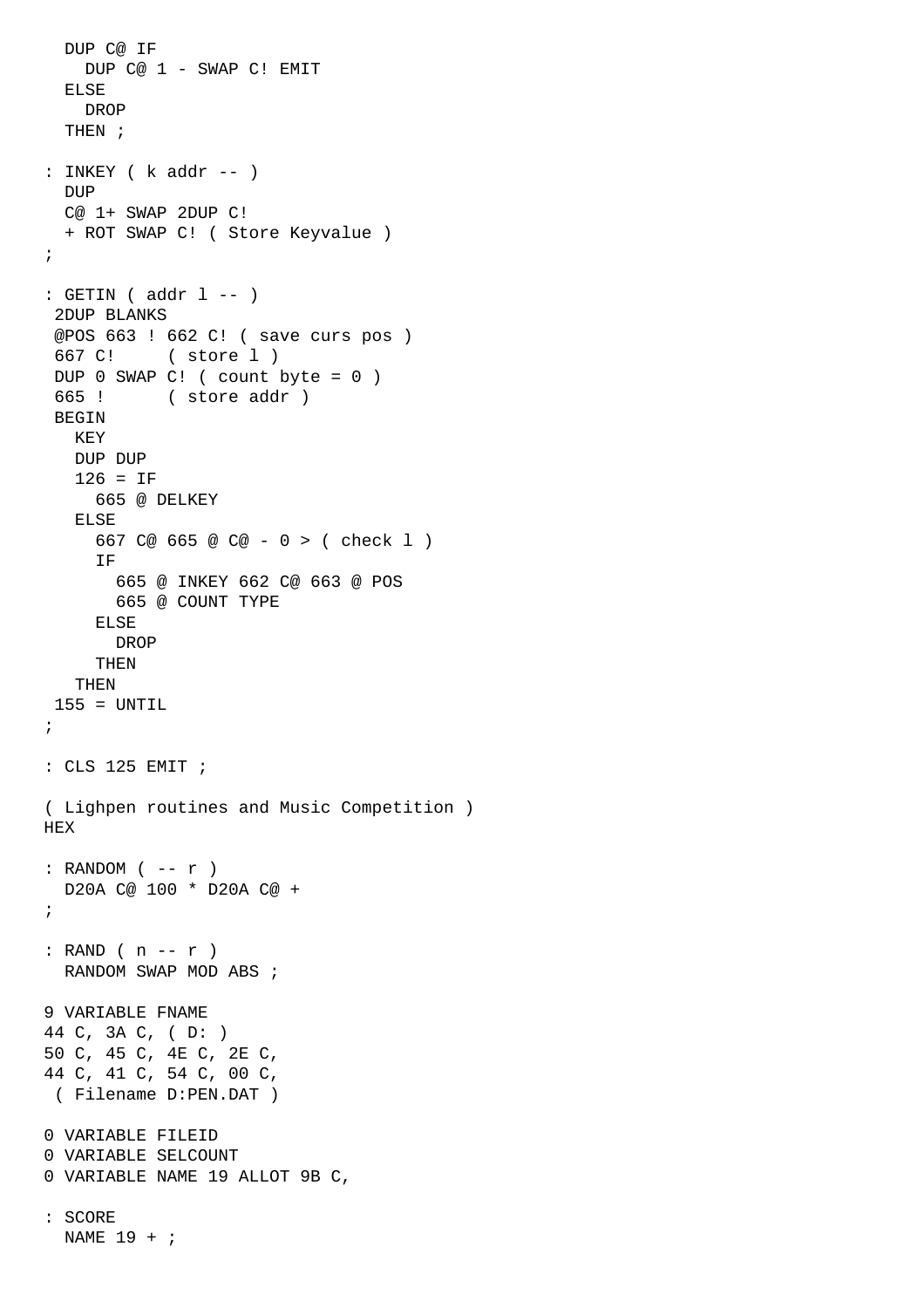```
 NAME 15 + ;
: SCREEN
  0 2C6 C! F 2C5 C! 
   0 52 C!
;
: TITEL
   1 1 POS ." ABBUC RAF ATARI Music Challenge 2003"
    2 1 POS ." ------------------------------------"
;
```

```
DECIMAL
```
: CLOCK

```
: TRACKNAMES
  CLS
  TITEL
  05 01 POS ." PacMan*"
  05 21 POS ." DropZone"
   06 01 POS ." T.G.C.C.R.R"
   06 21 POS ." BallBlazer"
   07 01 POS ." Eidolon*"
   07 21 POS ." Koronis Rift"
   08 01 POS ." Aramroute*"
   08 21 POS ." Captain USA"
  09 01 POS ." Boulder Dash*"
   09 21 POS ." Seven Cities o.G."
  10 01 POS ." Gyruss*"
  10 21 POS ." Master of the Lamp*"
  11 01 POS ." Donkey Kong*"
  11 21 POS ." Asteroids"
  12 01 POS ." Mario Bros."
  12 21 POS ." Atari Pirates"
  13 01 POS ." Flight Simulator"
  13 21 POS ." River Raid*"
  14 01 POS ." Pitfall"
  14 21 POS ." Defender"
  15 01 POS ." Ms PacMan"
  15 21 POS ." Cervi"
  16 01 POS ." Master Blaster"
   16 21 POS ." Arkanoid"
;
: SETFONT
  756 C@ 256 * ( address of int. font )
  32768 1024 CMOVE ( copy to $8000 )
  32768 80 + 8 ERASE ( clear '*' )
  128 756 C! ( enable new font )
;
: NUM2ADDR (n -- addr) 12 /MOD 20 * SWAP 5 + 40 * + 
  88 @ + ( add screen address )
;
: EXCHANGE ( n1 n2 -- )
   ( exchanges two track entries )
```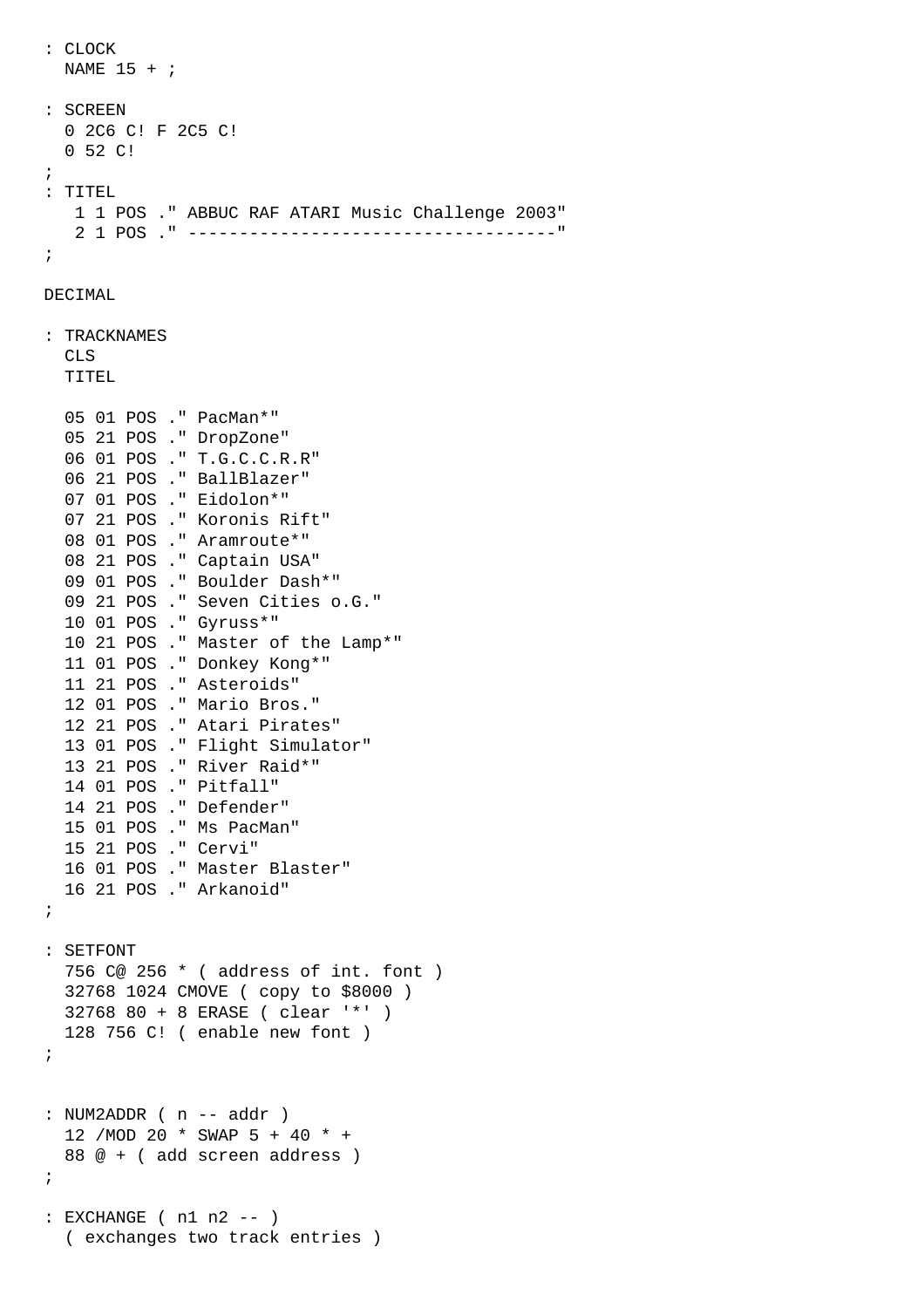```
 NUM2ADDR SWAP NUM2ADDR
   DUP PAD 20 CMOVE ( n1 -> PAD )
   OVER SWAP 20 CMOVE ( n2 -> n1 )
   PAD SWAP 20 CMOVE ( PAD -> n2 )
;
: SHUFFLE
   20 10 POS ." Tracks werden gemischt"
  60 0 DO
           24 RAND 24 RAND EXCHANGE
       LOOP
;
HEX
: LOGIN
  CLS
  TITEL
  0A 0A POS ." Name:"
  NAME 13 GETIN
;
: LPENH 234 C@ ;
: LPENV 235 C@ ;
: PEN LPENH LPENV ;
DECIMAL
: PEN2CORD ( Calculates Screen Coord )
                     ( for LP )
                    (y x - y2 x2) 16 - 4 / SWAP
   72 - 4 / SWAP ;
: CORD2ADDR
  40 * + 88 @ + ;
: INVERT ( x y -- )
  CORD2ADDR
  DUP C@ 128 XOR SWAP C!
;
: LTRIG?
 632 \text{ } \text{C} \text{ } \text{ } \text{ } 24 = i: CONSOL
   53279 C@ 7 XOR ;
: TRACKPEN
    PEN PEN2CORD
     2DUP INVERT 
     23 08 POS TIME
     23 25 POS SELCOUNT @ .
     INVERT
;
```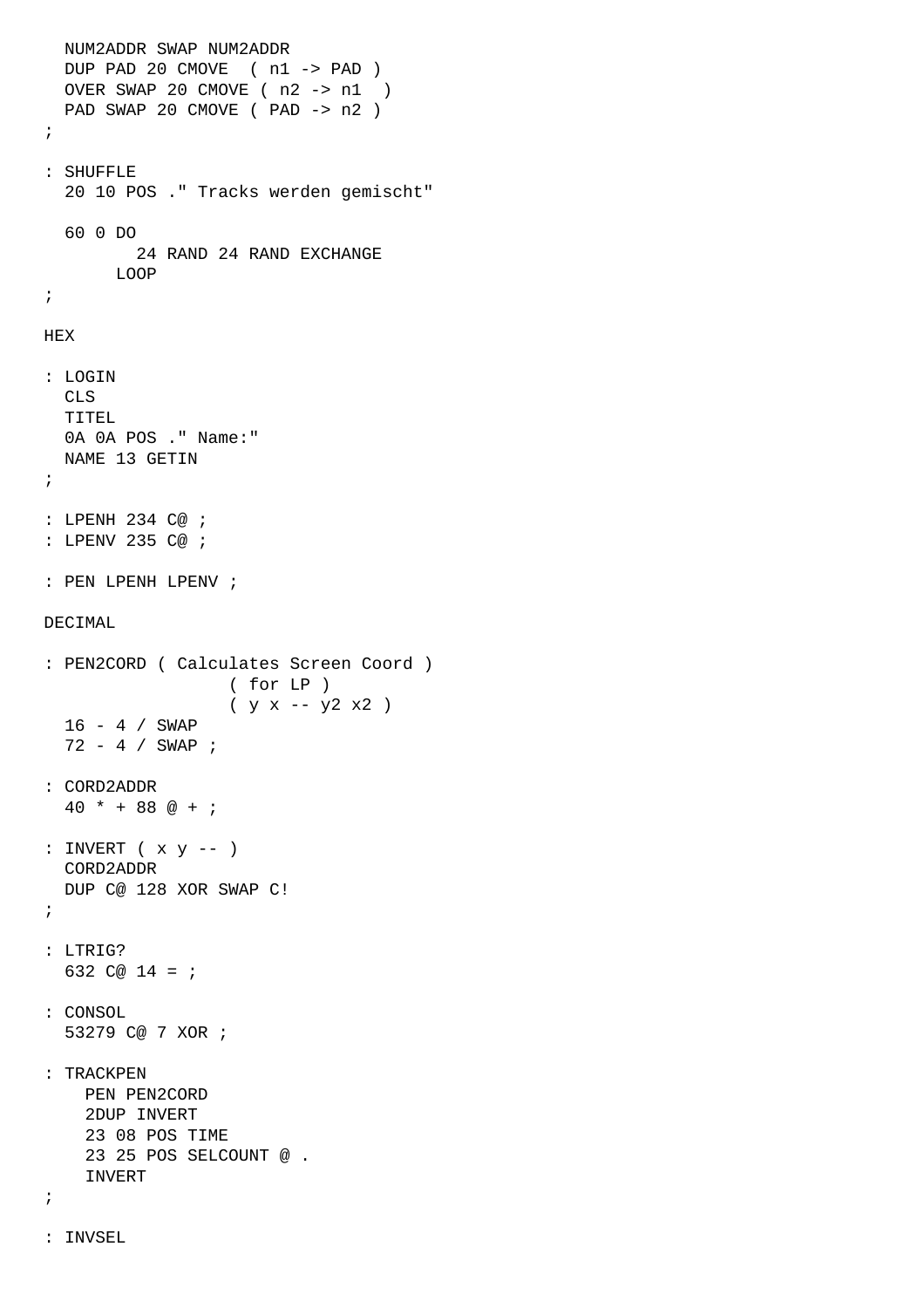```
 PEN PEN2CORD SWAP
   20 / 20 * DUP 19 + SWAP
  DO DUP I SWAP INVERT LOOP
  DROP
;
: SELECT
  PEN PEN2CORD CORD2ADDR
  C@ 128 AND
  IF
     SELCOUNT @
     DUP IF 
       1 - SELCOUNT !
       INVSEL
     ELSE
       DROP
     THEN
  ELSE
     SELCOUNT @
    DUP 8 = IF DROP
     ELSE
      1 + SELCOUNT !
      INVSEL
     THEN
  THEN
;
: CHOOSE
   20 10 POS ." Waehle die 8 Tracks "
   21 08 POS ." <START/OPT/SELECT>=ENDE"
   23 02 POS ." Zeit:"
   23 20 POS ." Ausw:"
 BEGIN
    TRACKPEN
    LTRIG? 
     IF 
     SELECT 
     THEN
    CONSOL
    MINUTES 2 =
  OR UNTIL
;
: CLEARSCORE
  0 SCORE ! ;
: CLEARSEL
  0 SELCOUNT ! ;
: GETSCORE
   24 0 DO
    I NUM2ADDR DUP 20 +
    SWAP DO
      I C@ DUP 128 XOR I C! 
        138 = IF
        SCORE C@ 1+ SCORE C!
      THEN
    LOOP
```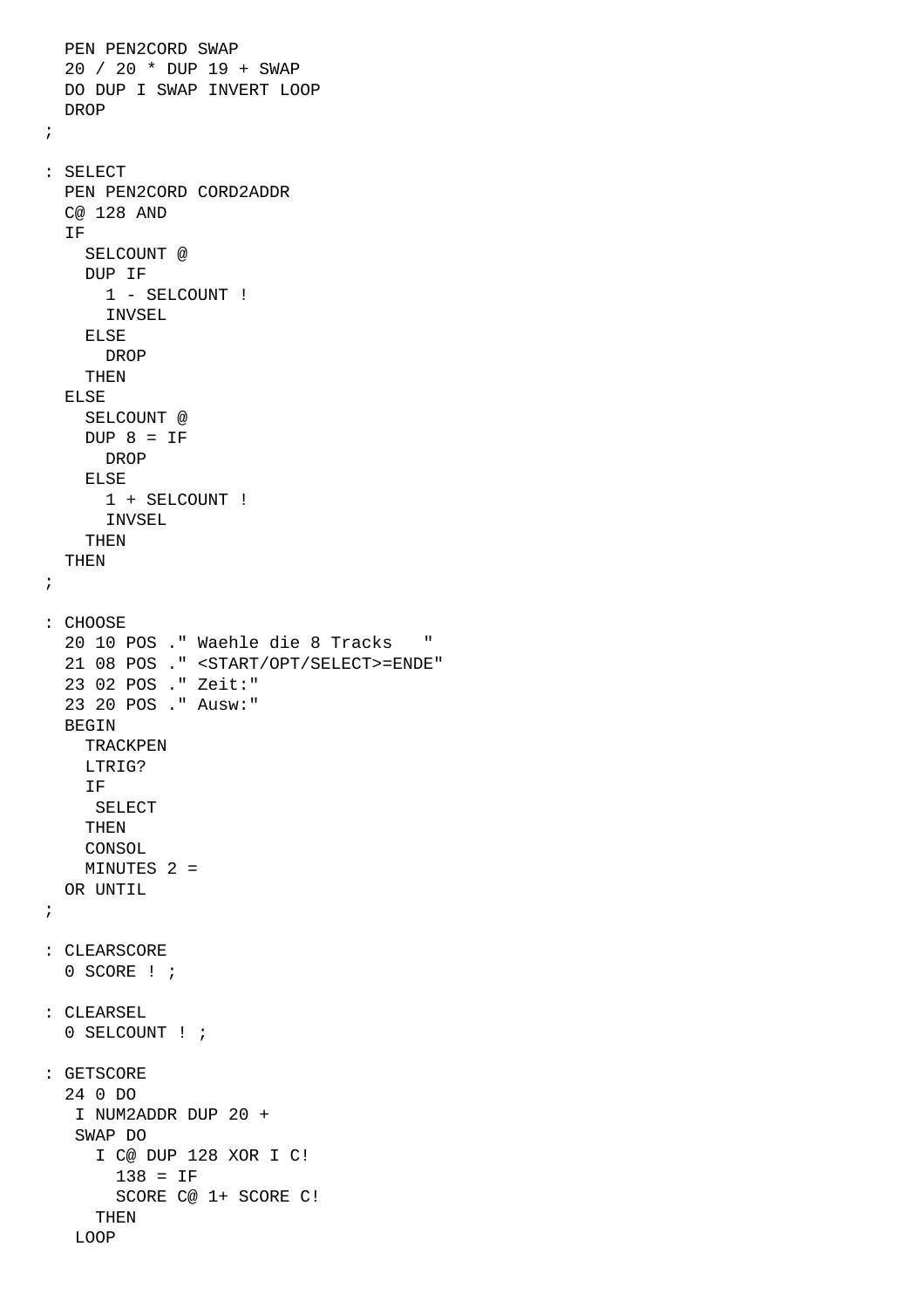```
 LOOP
```

```
;
: CLEARCLOCK
  18 3 ERASE ;
: GETCLOCK
  18 CLOCK 3 CMOVE ;
: STRIGWAIT
 BEGIN
  STRIG0 0= UNTIL
;
: KEYWAIT
  BEGIN 
    KEY
 155 = UNTIL ;
: OK?
  DUP 0= IF 
    ." [OK]" DROP
  ELSE 
    ." [FAIL] " . 
  THEN
;
: SAVEFILE
  13 10 POS ." Open File : "
  FNAME 2 + 0 W/O 1+
  OPEN-FILE DUP
  170 = IF
    DROP FNAME 2 + 0 W/O OPEN-FILE
  THEN
  OK?
  FILEID !
  14 10 POS ." Write Data : "
  NAME 28 FILEID @ WRITE-FILE OK?
  15 10 POS ." Close File : "
  FILEID @ CLOSE-FILE OK?
  16 10 POS ." Verify File: "
  FNAME 2 + 0 R/O OPEN-FILE OK?
  CLOSE-FILE OK?
;
: RESULT
  CLS
  TITEL
 08 10 POS ." Zeit : " TIME
  GETCLOCK
  10 10 POS ." Wertung : "
  SCORE C@ .
  12 10 POS ." Speichern... "
  SAVEFILE 
  20 06 POS ." RETURN fuer naechsten Spieler"
;
: START
  BEGIN
```